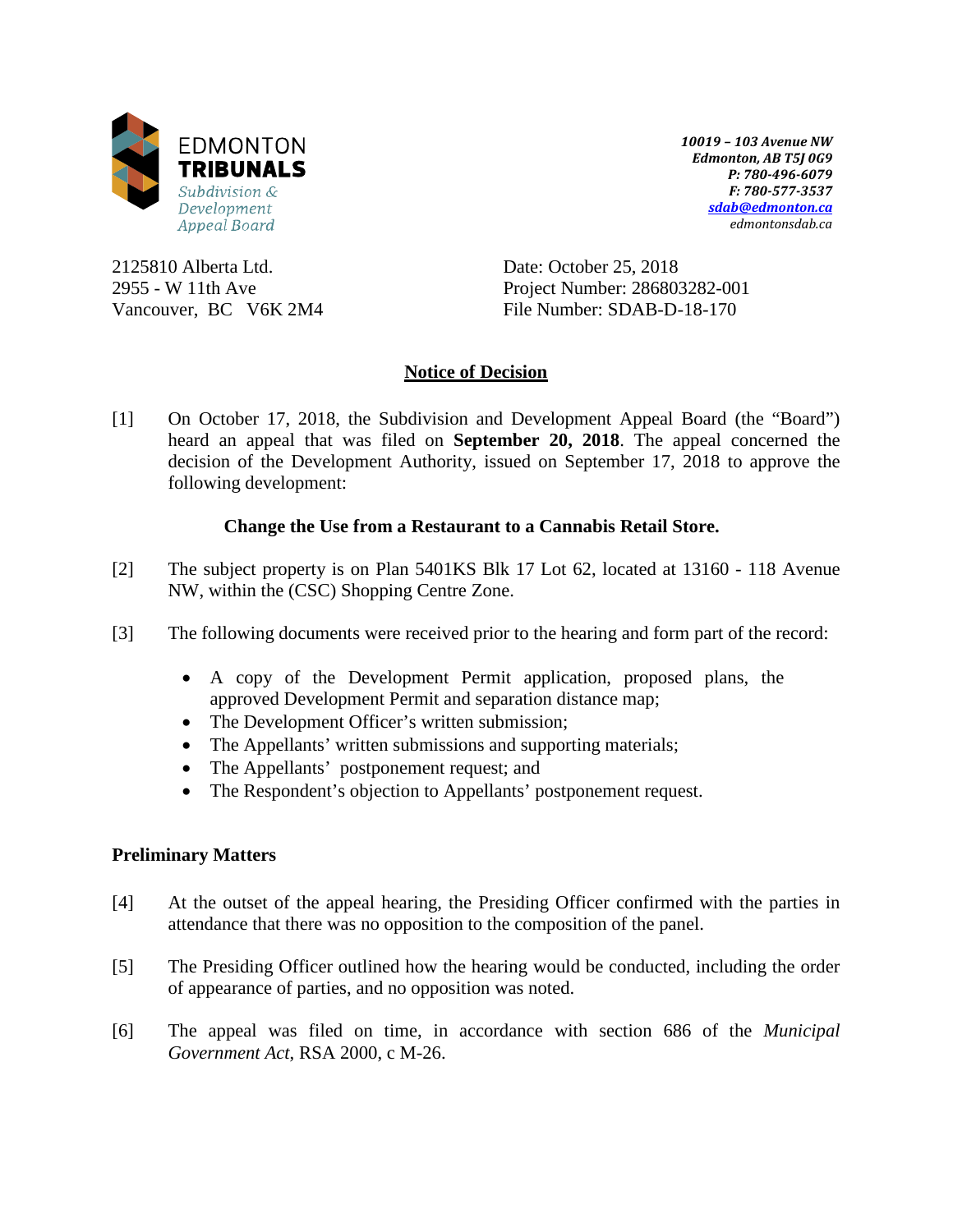- [7] Prior to the hearing, the Board received a written request for a postponement from the Appellants and an objection to the postponement from the Respondent.
- [8] Given that the proposed development is for a Permitted Use with no variances, at the commencement of the hearing, the Presiding Officer reviewed sections 685(3) and 642(1) of the *Municipal Government Act* (the *Act*) with the parties in attendance.
- [9] After noting that the Appellants failed to appear and that the attempts to contact them had been unsuccessful, the Presiding Officer asked the Respondents and the City to speak to the preliminary issue of whether it would be appropriate to grant the requested postponement in these circumstances.

#### **Summary of Hearing Regarding Postponement Request**

- *i) Position of the Appellants, Mr. D. Barsotti, Seed to Smoke Inc. o/a saj*
- [10] As the Appellants did not appear at the hearing, after waiting 15 minutes and attempting to contact them, the Board relied on their written application, subsequent written submissions and e-mail correspondence to determine the postponement request.
	- *ii) Position of the Respondent, Mr. J. Hrebeniuk – 2125810 Alberta Ltd.*
- [11] The Respondent was represented by Ms. R. Graham of Bryan & Company LLP. Mr. J. Hrebeniuk, Mr. K. Wetulani, Ms. K. Goiurlay and Mr. S Dowler were also present on behalf of the Respondent.
- [12] The Respondent objects to the Appellants' postponement request as there are no grounds for the appeal in the first place per section 687(3) of the *Act*. The Respondent was issued a Class A Development Permit and the *Edmonton Zoning Bylaw* (the *Zoning Bylaw*) was not relaxed, varied or misinterpreted by the Development Officer. The Respondent has already been unduly delayed as a result of this appeal process and a further delay of three weeks is not reasonable.
- [13] The *Act* clearly outlines the basis for an appeal. In this case, the postponement request is being used as a means of delay. Per section 642(1) this is an application for a permitted use with no variances and the Respondent is entitled to a permit. The Board does not have jurisdiction to consider the materials submitted by the Appellants and the matter should be dealt with in a civil court. Denying the postponement request does not take away the Appellants' ability to pursue this matter in civil court.
- [14] The Appellants had ample time to arrange for legal counsel as the appeal was filed on September 20, 2018. The Respondent was able to obtain legal counsel on short notice – Ms. Graham was only retained a few days ago.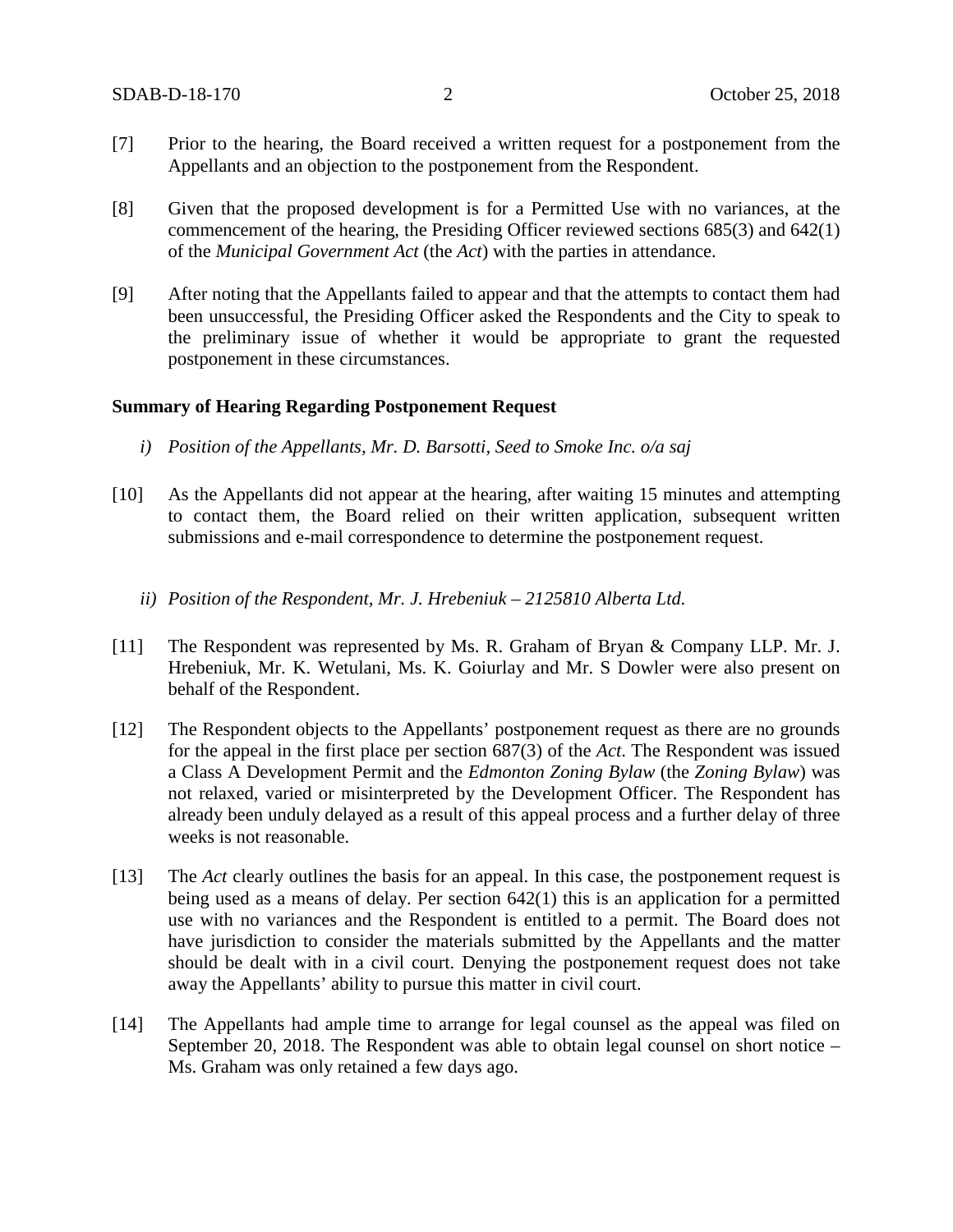- [15] The negative impact of a postponement is borne solely by the Respondent. The Appellants did not take part in the City's cannabis lottery and are in no position to apply for a permit.
- [16] The Respondent has already incurred severe monetary harm as a result of the delay which is very unlikely to be recoverable in a court of law:
	- a) The opening of their business has been delayed by at least a month as the City would not issue a building permit pending the outcome of this appeal. Future profits are being impacted. But for the Appeal, the business would have been open or close to being open for October 17 – the first day of legal cannabis sales.
	- b) The Respondent is facing costs in relation to the lease.
	- c) All four individuals representing the Respondent incurred expenses to travel from Vancouver to be present at today's hearing. Additional costs would be incurred if they have to return for a second hearing.
- [17] She emphasized that the irrecoverable monetary harm will be increased if the Board grants a postponement.
	- *iii) Position of the Development Officer, Mr. S. Chow*
- [18] The Development Authority took no position regarding the postponement request.

#### **Decision regarding Postponement Request**

[19] The postponement request is denied and the hearing will proceed as scheduled.

#### **Reasons for Decision**

- [20] The Board considered the following factors in making this decision about whether to grant a postponement.
- [21] The development permit under appeal was issued as a Class A Development Permit for a Permitted Use with no variances to the *Zoning Bylaw*.
- [22] The Respondent has incurred significant expense to date due to delay in construction and the costs associated with traveling from outside the province to attend the hearing in person along with three employees.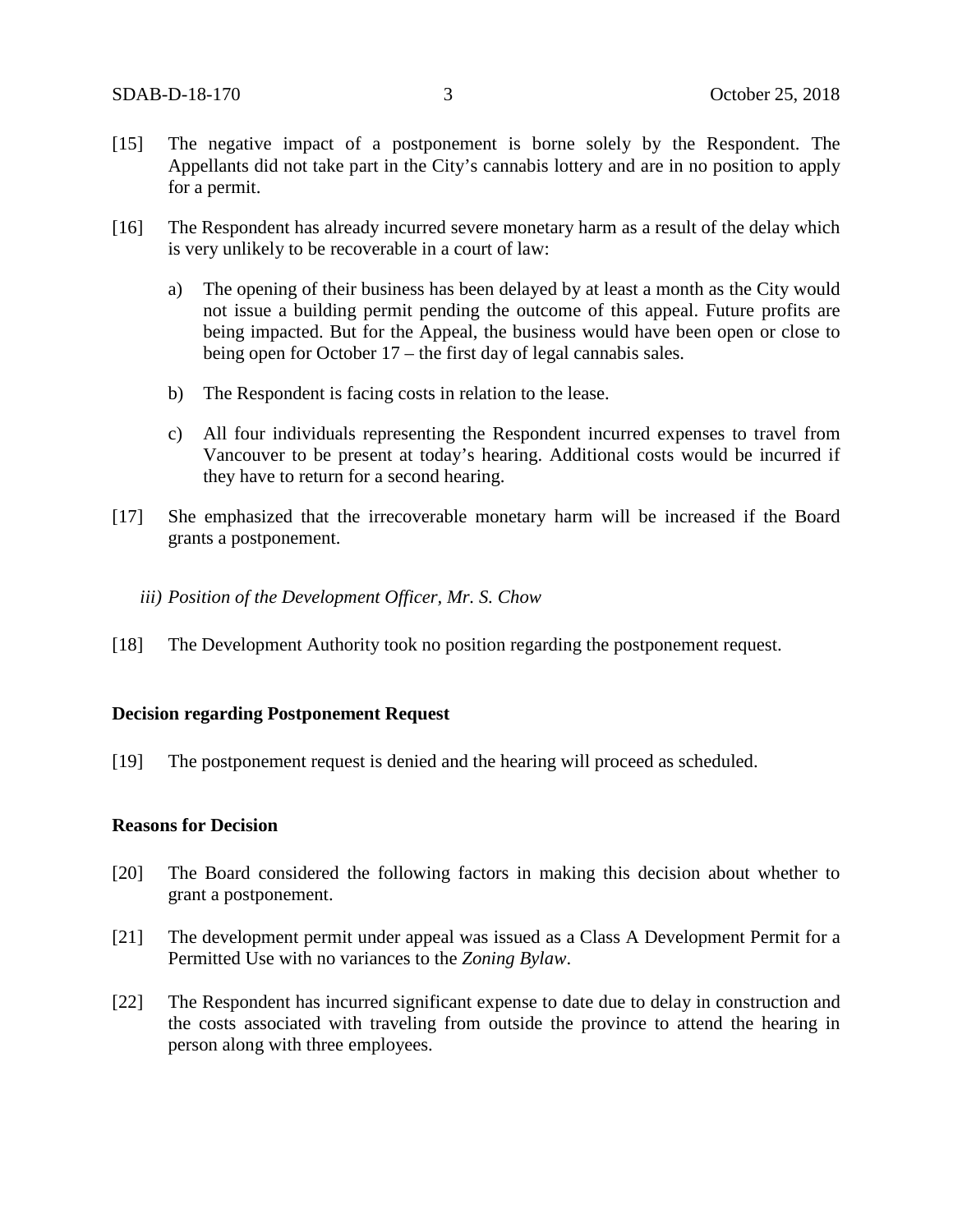- [23] The Respondent submits that further delay in the issuance of this Class A Development Permit due to a meritless appeal which is unrelated to the *Zoning Bylaw* will cost him additional financial losses that are highly unlikely to be recoverable through legal recourse.
- [24] The Respondent personally indicated by e-mail on October 10, 2018 (seven days ahead of the hearing) that he opposed the adjournment and would be seeking to proceed and that he had made arrangements to come from Vancouver to attend personally.
- [25] The Respondent argued that the Appellants had sufficient time to obtain counsel for the appeal they filed on September 20, 2018. The Respondent noted that his own counsel was retained just a few days in advance of the hearing and was able to attend and provide argument.
- [26] This is the Appellants' first request for an adjournment.
- [27] The Appellants sought to postpone to the next available date, potentially November 7, 2018 in order to have their counsel attend. This is an additional delay of at least three weeks.
- [28] The Appellants did not identify their counsel, nor provide contact information for their counsel in any of their written or electronic submissions or communications with the Board.
- [29] The Appellants filed this appeal and included their grounds for the appeal on September 20, 2018, via the on-line system.
- [30] The Appellants' grounds and their subsequent submissions do not relate in any way to the classification of Cannabis Retail Sales as a Permitted Use or with any other associated land use issues. In particular, there is no suggestion that the Development Officer in any way varied, relaxed or failed to correctly interpret or apply the provisions of the *Zoning Bylaw* as required by section 687(3) of the *Act*.
- [31] The Appellants' grounds and submissions speak solely to private matters between the Appellants and the landlord of the Respondent and the infringements of the anticompetition provisions in place in a Competition Act and also contain notice that a constitutional argument involving the Canadian Charter of Rights and Freedoms will be made.
- [32] The Appellants were well aware that the Board would be dealing with the preliminary issue of an adjournment and that they would have the opportunity to speak to the issue in person at the hearing:
	- a) The Appellants written request for an adjournment made via the on-line system on October 10, 2018 states: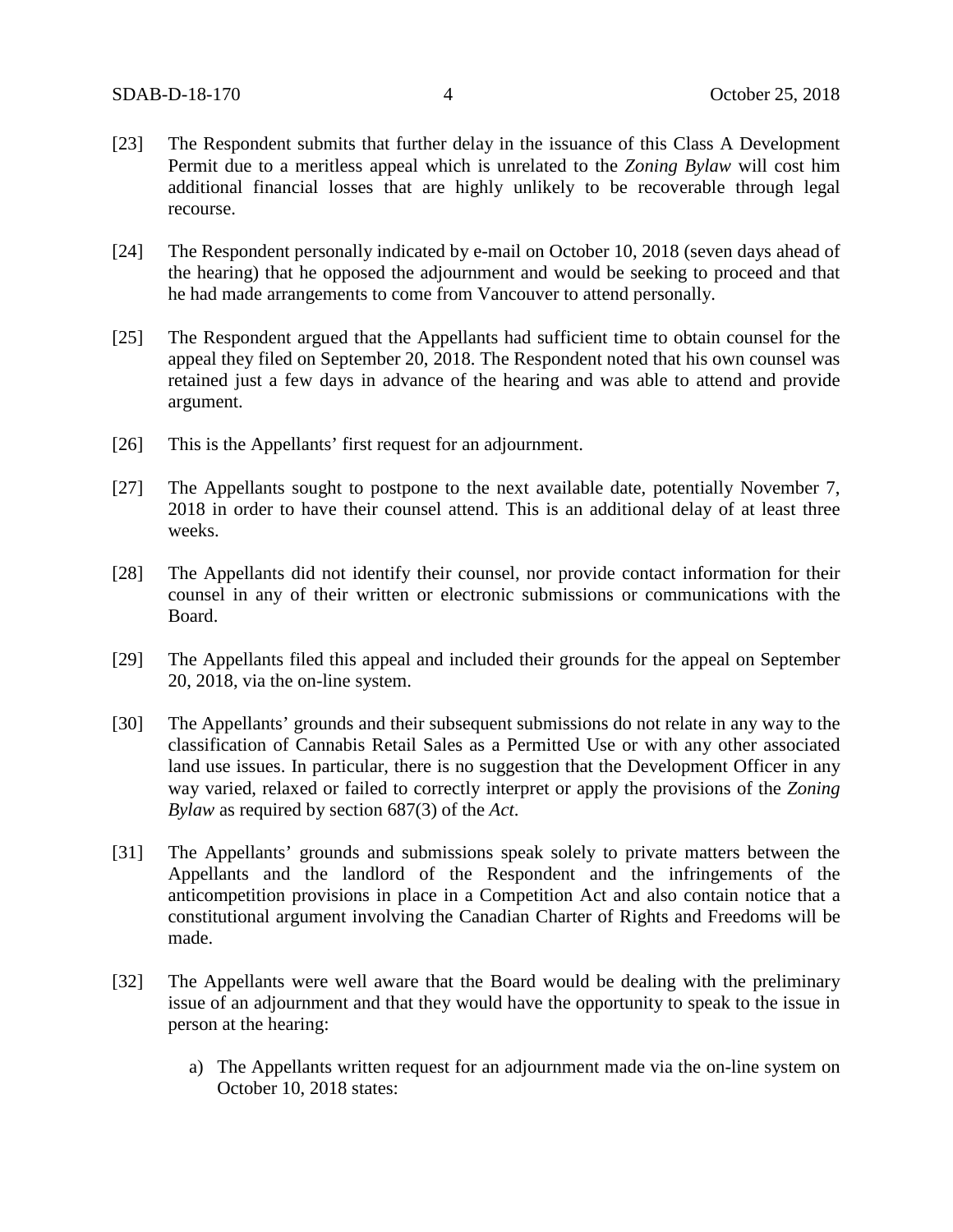*To whom it may concern,*

*The reason for this communication is to request a postponement for our appeal date, as our legal council is unavailable.* 

*We appreciate your understanding, please advise next date availability.* 

*Thank you for your assistance in this matter.*

*Dan Barsotti*

As part of submitting their on-line postponement request the Appellants agreed to the following statement:

The Subdivision and Development Appeal Board has the right to accept or reject my postponement request, and that the opposing party must also agree to the postponement request if one is named in the Appeal, and I wish to proceed with the postponement request.

- b) On October 10, 2018, the Appellants were informed by e-mail from the Board that that the request could not be granted or denied as notices had already been sent out and that the matter would have to be dealt with as a preliminary matter by the Board on October 17, 2018. Furthermore, the Appellants were advised that their request would be forwarded to the Respondent for their views. The Appellants were also asked for possible alternative future dates.
- c) Within less than an hour, the Appellants replied stating: "We have diligently tried to reschedule our counsel, unfortunately we are unable to accommodate the current meeting date. A November 8, 2018 reschedule would work best for our partners and counsel. Thank you in advance for your consideration. Please advise."
- d) Later that afternoon, the Respondent was advised of the request and also told by email "As mentioned to the Appellant the final decision to grant or deny the request will be made by the Board on October 17 at 1:30 p.m." The Respondent replied later that same day objecting to the adjournment and explaining his reasons for objection.
- e) The next day, in an e-mail from the Board dated October 11, 2018, the Appellants were informed that: the Respondent objected to the postponement request; the Appellants and Respondent would each be given an opportunity to speak to the adjournment request; and the Board would make a determination and the appeal may proceed. The e-mail provided in part:

"The Respondent is not in agreement with your request for Postponement and has provided the following reasons: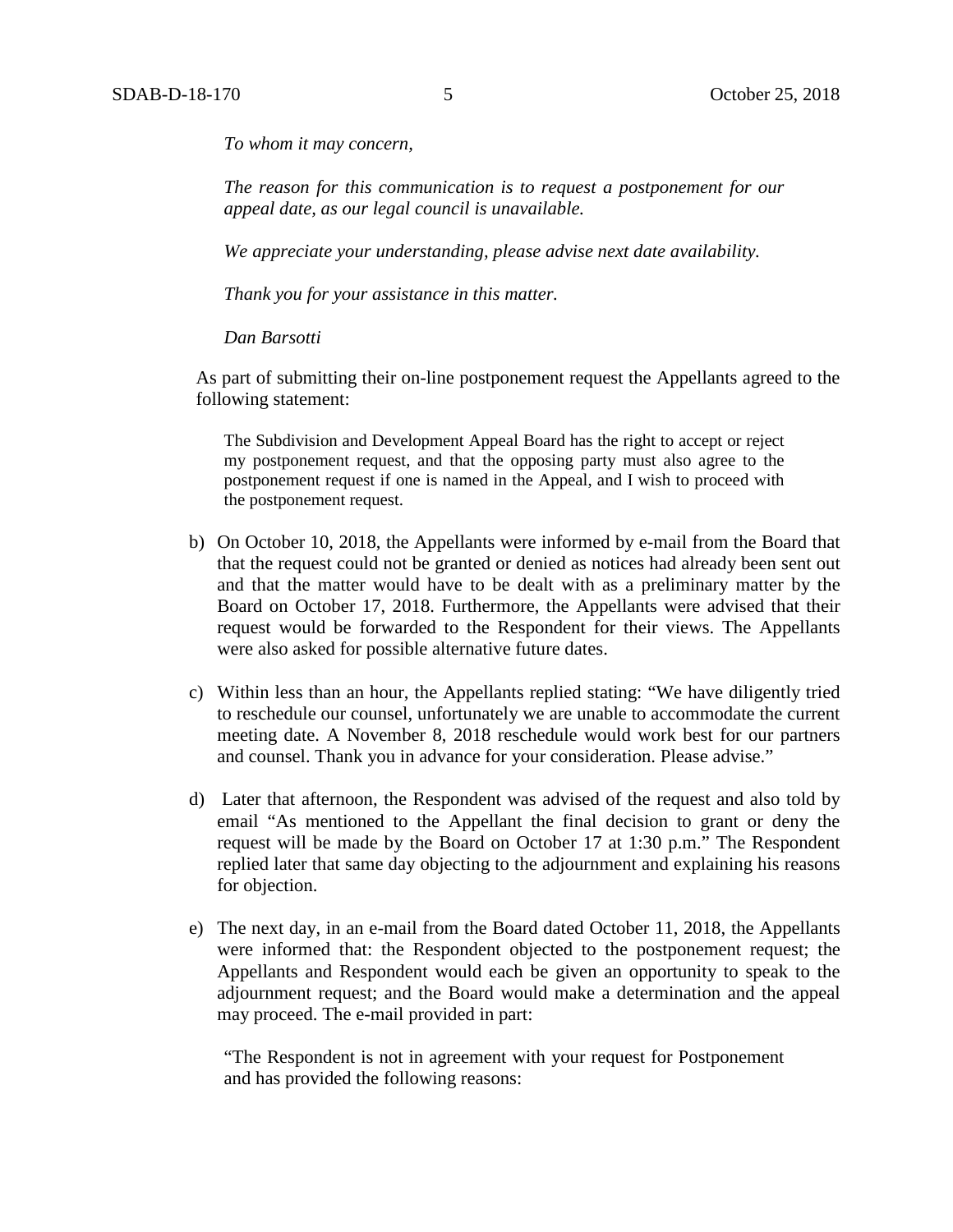*Further to the request for an extension, please note the following:*

- *1. The Appellant has had several weeks to prepare for the hearing as the date was originally set on September 21, 2018.*
- *2. I have re-scheduled my personal time to accommodate this hearing of the Appellant's complaint including making flight arrangements to attend the hearing in person.*
- *3. The Appellant's complaint has caused our business activities to be postponed a month already and we would like to resolve the issue as soon as possible.*

*As I have made special arrangements to be in Edmonton on October 17, I respectfully request there be no postponement. I will be in attendance on October 17, unless I hear otherwise from you.*

Therefore the Postponement Request will be placed before the Board on October 17 at 1:30 p.m. as a preliminary item and both parties will be able to speak to it. The Board will then decide if the postponement will be granted or denied.

If the request is denied the hearing will proceed. Submissions can be made to the Board in person or by way of written submission."

- [33] The Appellants made no further submissions and they did not appear to speak to the postponement request. The hearing was delayed by 15 minutes and an unsuccessful attempt was made to contact the Appellants at the number that was provided at the time the appeal was filed.
- [34] The Board also considered that:
	- a) In the interests of certainty and fairness for all affected parties and applicants, the *Act* contemplates that subdivision decisions and development permit decisions, including appeals under section 687 of the *Act*, will be decided promptly. To this end, the Board is required to hold a hearing within 30 days of receipt of a notice of appeal (section  $686(2)$ ) and must give its decision in writing, together with its reasons for that decision within 15 days after concluding the hearing (section 687(2)).
	- b) This Board deals with planning issues, it has no jurisdiction to deal with constitutional issues or any of the other legal matters raised by the Appellants. It has no jurisdiction to provide any remedies related to those matters, nor will its ruling with respect to the Development Permit impact those issues or legally prejudice the Appellants with respect to those issues in any way.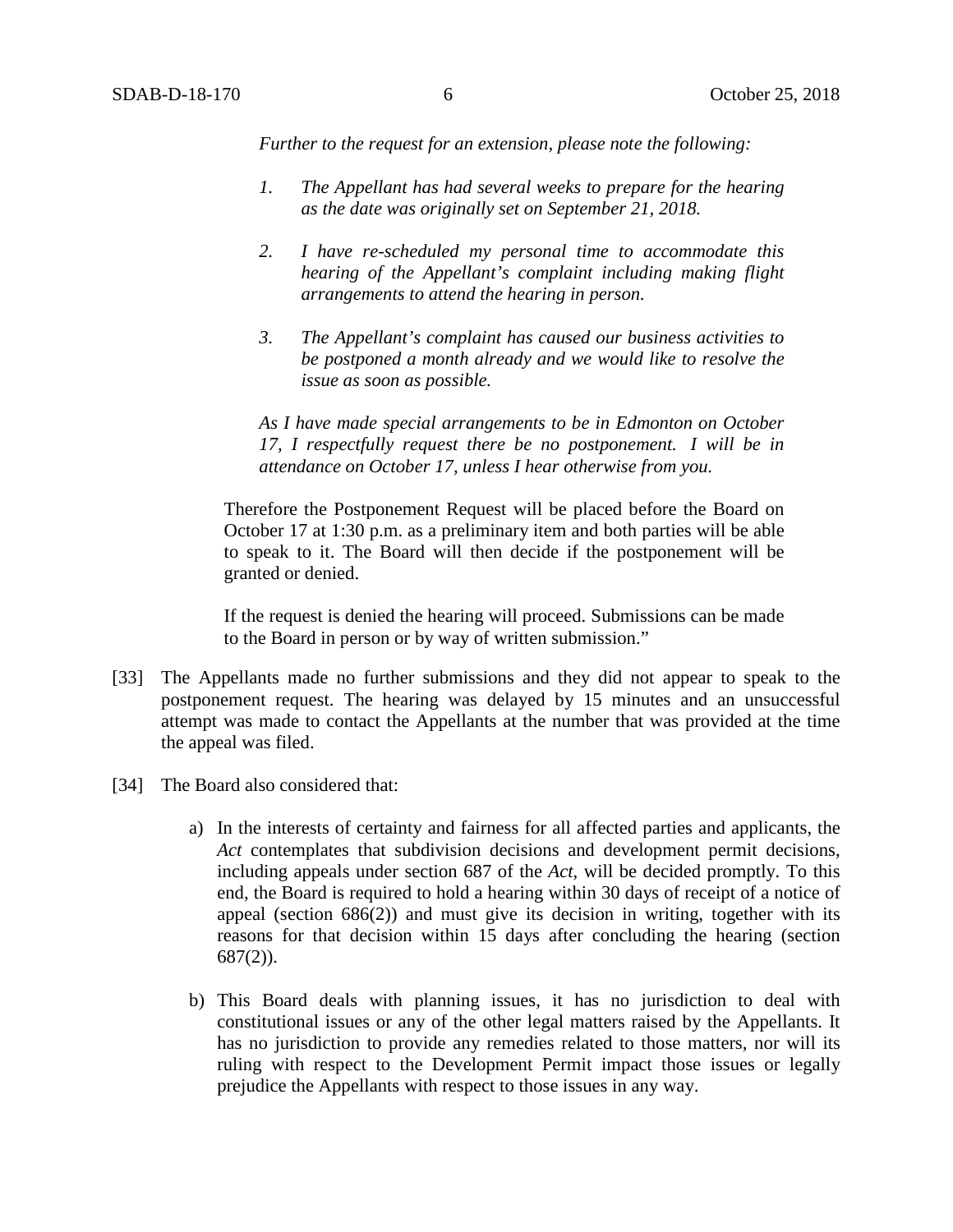#### SDAB-D-18-170 7 October 25, 2018

c) Within the legislative limits of the *Act* and the *Zoning Bylaw* the Board has only the authority to confirm, revoke or vary the decision of Development Officer. The Board is mindful of sections 685(3) and section 642(1) of the *Act* which provide:

> 685(3) Despite subsections (1) and (2), no appeal lies in respect of the issuance of a development permit for a permitted use unless the provisions of the land use bylaw were relaxed, varied or misinterpreted or the application for the development permit was deemed to be refused under section 683.1(8).

> 642(1) When a person applies for a development permit in respect of a development provided for by a land use bylaw pursuant to section  $640(2)(b)(i)$ , the development authority must, if the application otherwise conforms to the land use bylaw and is complete in accordance with section 683.1, issue a development permit with or without conditions as provided for in the land use bylaw.

- d) The proposed development is a Permitted Use. None of the grounds, nor any of the written arguments provided for the appeal have any relationship to any purported misinterpretation, relaxation or variance of the provisions of the *Zoning Bylaw*.
- [35] After weighing all these factors and considering the potential of real prejudice to the Appellants and the Respondent, the Board finds the balance of fairness favours the Respondent.
- [36] Accordingly, the Board declined to grant the Appellants' request for postponement.

#### **Summary of Hearing**

- *i) Position of the Development Officer, Mr. S. Chow*
- [37] The Development Officer provided the following responses to questions from the Board:
	- a) The proposed development is in full compliance with the locational requirements of section 105(3) of the *Gaming, Liquor, and Cannabis Regulation,* AR 143/96.
	- b) Cannabis Retail Sales is a Permitted Use in this Zone.
	- c) This permit has been issued as a Class A Development Permit no variances were required and the development is in full compliance with the applicable development regulations including the Special Land Use Provisions applicable to Cannabis Retail Sales in section 70 of the *Zoning Bylaw*. The Development Officer referred the Board to the separation distance map which was included with his submission and confirms his determinations.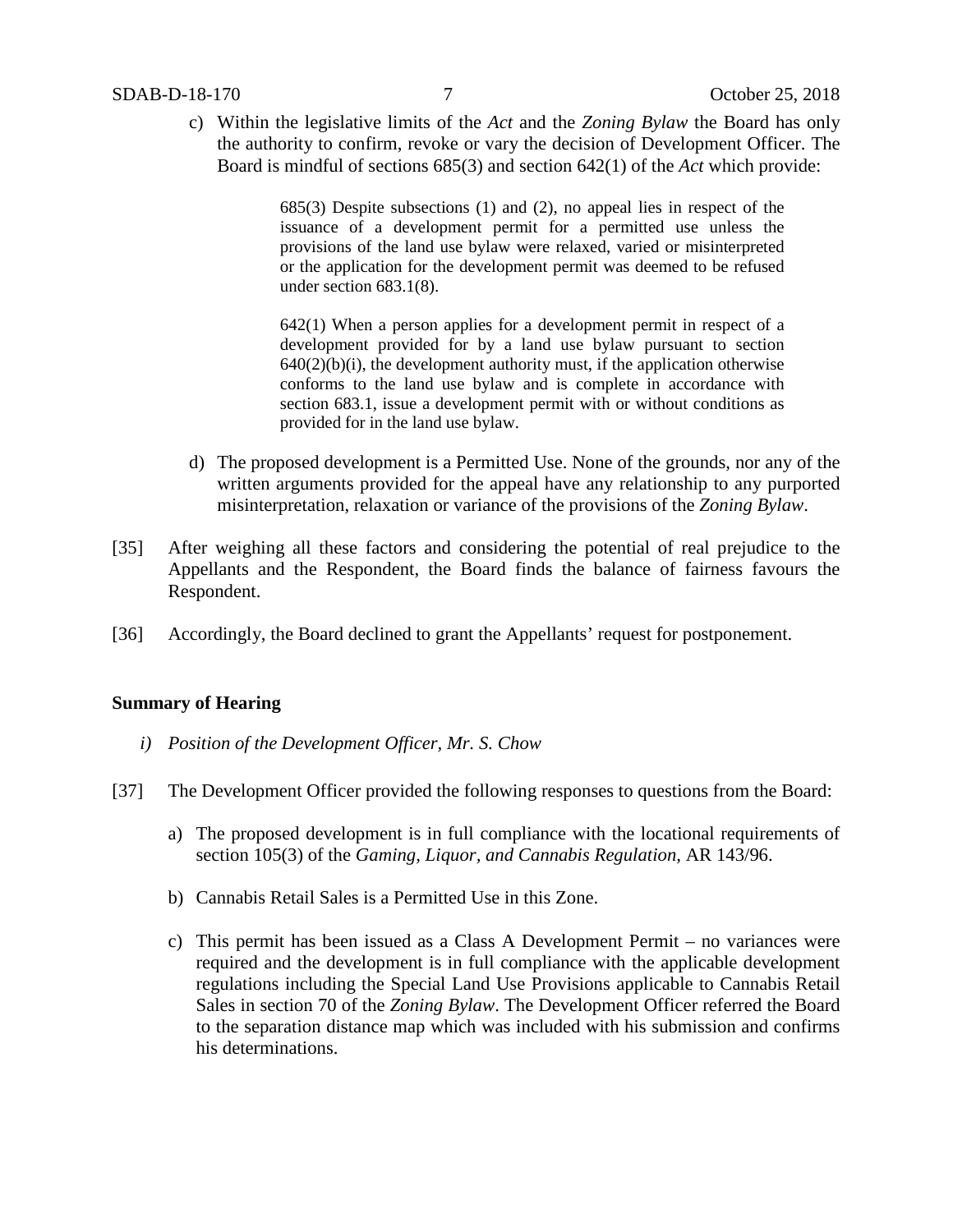- *ii) Position of the Respondent, Ms. Robin Graham*
- [38] Ms. Graham reiterated her earlier arguments with respect to the adjournment and emphasized that this is a Class A Development Permit and there are no valid grounds for appeal.
- [39] The grounds of the appeal in the Appellants' submissions are unrelated to the provisions of the *Zoning Bylaw* and do not show how these provisions were relaxed, varied or misinterpreted as required per section 685(3) of *Act*.

#### **Decision**

[40] The Board declines to hear this appeal.

#### **Reasons for Decision**

- [41] The proposed development is to change a Restaurant Use to a Cannabis Retail Sales Use. Pursuant to section 320.2(3) of the *Zoning Bylaw*, Cannabis Retail Sales is a Permitted Use in the (CSC) Shopping Centre Zone.
- [42] Cannabis Retail Sales is subject to regulations under the *Gaming, Liquor, and Cannabis Regulation,* AR 143/96. Section 105 deals with the locations of premises described in a cannabis licence and distances between those premises and certain other premises. Section 687(3)(a.4) of the *Act* directs that in deciding an appeal the Board must comply with those requirements. Based on the submissions of the Respondent and the Development Officer, the Board finds that the proposed development complies with these regulations and any duty it may have pursuant to section 687(3)(a.4) has been discharged.
- [43] Based on the submissions of the Development Authority and a review of the materials provided by the parties, the Board finds that the proposed Cannabis Retail Sales is a Permitted Use and no variances or relaxations have been granted. Therefore this appeal is governed by section 685(3) of the *Act*:

Despite subsections (1) and (2), no appeal lies in respect of the issuance of a development permit for a permitted use unless the provisions of the land use bylaw were relaxed, varied or misinterpreted or the application for the development permit was deemed to be refused under section 683.1(8).

[44] Upon review of the Appellants' submitted grounds for appeal and supporting materials, the Board finds nothing related to a misinterpretation, relaxation or variance of the *Zoning Bylaw*; therefore, the Board finds that no appeal lies in respect of the issuance of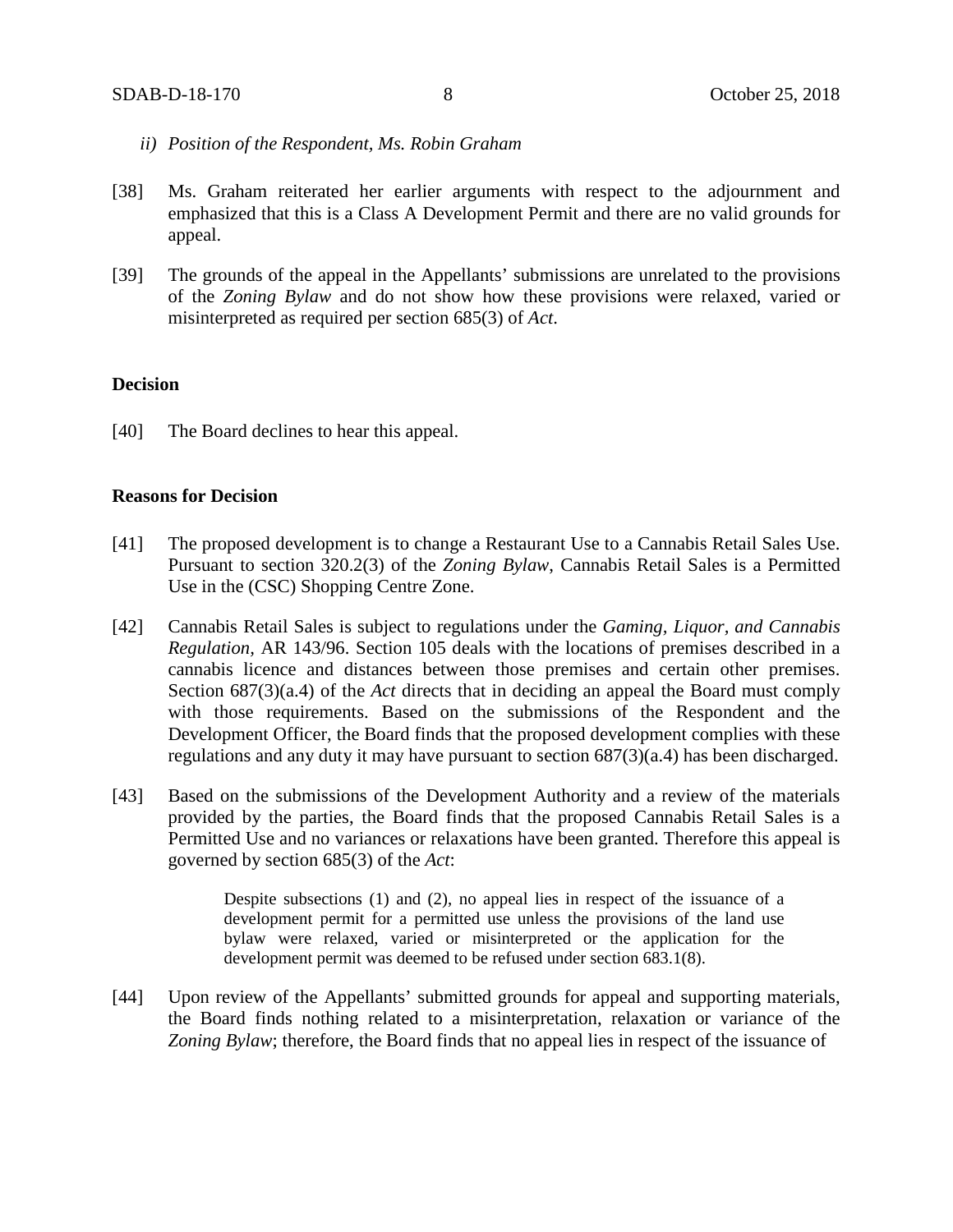this permit and the Board has no further authority to hear this appeal, the appeal is declined.

> Ms. K. Cherniawsky, Presiding Officer Subdivision and Development Appeal Board

Board members in attendance: Ms. S. LaPerle, Mr. D. Fleming, Mr. R. Hachigian, Ms. D. Kronewitt-Martin

c.c. Seed To Smoke Inc. o/a Saj City of Edmonton, Development & Zoning Services, Attn. Mr. S. Chow / Mr. H. Luke City of Edmonton, Law Branch, Attn: Mr. M. Gunther